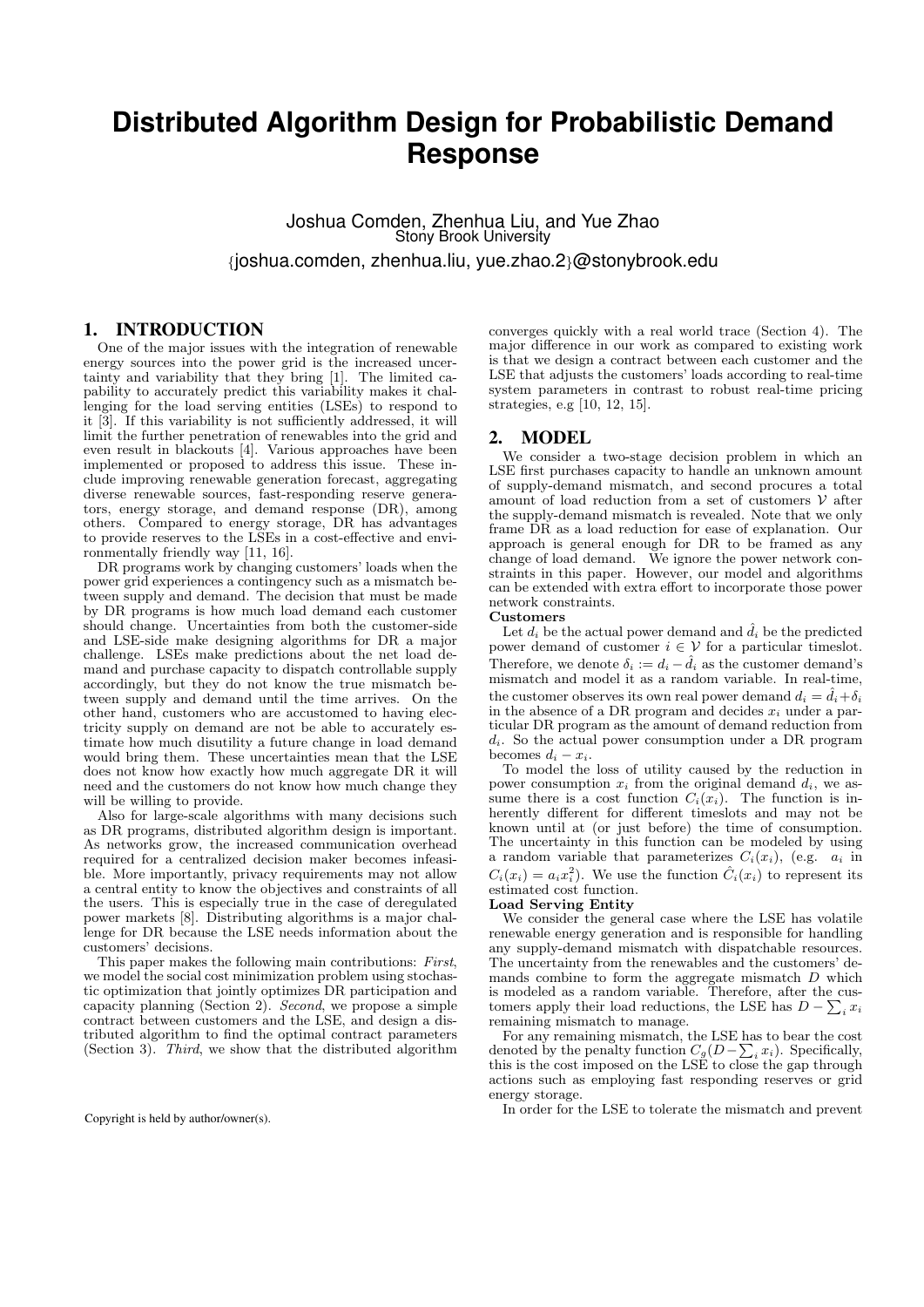blackouts, the LSE must purchase long-term energy storage or reserves in some forward market denoted by  $\kappa$ . Denote  $C_{\text{cap}}(\kappa)$  as the cost of the energy storage/reserve capacity  $\kappa$ amortized to a single timeslot. This gives us the mismatch constraint

$$
-\kappa \le D - \sum_{i \in \mathcal{V}} x_i \le \kappa \tag{1}
$$

so that the LSE has the ability to handle any remaining mismatch.

#### Optimization Problem

The goal is to *simultaneously* decide the capacity planning  $\kappa$  and a practical DR policy  $\mathbf{x}(D, \delta)$  to minimize the expected social cost caused by a random aggregate supplydemand mismatch D (which captures mismatches from both the generation side and the load side).

$$
\min_{\kappa, \mathbf{x}(D, \delta)} C_{\text{cap}}(\kappa) + \mathbb{E}_{D, \delta, C_i(\cdot)} \left[ \sum_i C_i(x_i(D, \delta_i)) + C_{\mathbf{g}} \left( D - \sum_i x_i(D, \delta_i) \right) \right]
$$

$$
\text{s.t. } \max_{D,\delta} \left\{ D - \sum_{i} x_i(D,\delta_i) \right\} \le \kappa \tag{2a}
$$

$$
\min_{D,\delta} \left\{ D - \sum_{i} x_i(D, \delta_i) \right\} \ge -\kappa. \tag{2b}
$$

The expectation is taken with respect to the aggregate mismatch  $D$ , individual customer mismatches  $\delta_i$ , and the customer cost functions  $C_i(\cdot)$  since they are not known before DR operation. We note that  $(2a)$  and  $(2b)$  are worst-case constraints so that the remaining mismatch does not go beyond the purchased capacity.

We make the following mild assumptions. We assume that the cost functions are convex. The convexity assumption on the customer-side is consistent with the concavity assumption of customer utility functions as was done in [14]. A simple but widely used example is the quadratic function, i.e.,  $C_i(x_i) = a_i x_i^2$  [17]. On the LSE-side,  $C_g(\cdot)$  can also be a quadratic function [13], and  $C_k(\kappa)$  can be linear. Also, the randomness in a customer's cost function  $C_i(\cdot)$  and the mismatch D are assumed to both be stationary. This assumption is reasonable since the randomness in  $D$  is due to the prediction error of the customers' load demands and renewable energy supply.

The two main challenges of Problem (2) are (i) deciding the optimal capacity  $\kappa$  before operating the DR policy, and (ii) optimizing an online DR policy.

# 3. POLICY DESIGN

#### Linear contract

Motivated by the desire to find a simple DR policy  $\mathbf{x}(D, \delta)$ that preserves convexity and can be decided jointly with capacity, we focus on a simple but powerful linear contract that is a function of the aggregate and individual mismatches:

$$
x_i(D, \delta_i) = \alpha_i D + \beta_i \delta_i + \gamma_i \tag{3}
$$

which is the optimal form of a DR policy when the cost functions are quadratic as shown in our extended version [9].

This contract combines the global aggregate mismatch D with each customer's local mismatch  $\delta_i$  to decide what that customer's change in demand should be. Intuitively, there are three components:  $\alpha_i D$  implies each customer shares some (predefined) fraction of the global mismatch D;  $\beta_i \delta_i$ means customer  $i$  may need to take additional responsibility for the mismatch due to his own demand fluctuation and



Figure 1: Convergence of the distributed algorithm. Baseline is to optimize DR after purchasing enough capacity to close the mismatch.

estimation error; finally,  $\gamma_i$ , the constant part, can help when the random variables  $\mathbb{E}[D]$  and/or  $\mathbb{E}[\delta_i]$  is nonzero. Then the LSE needs to solve (2) with (3) to obtain the optimal parameters for the linear contract, i.e.,  $\alpha, \beta, \gamma$ , as well as the optimal capacity  $\kappa$ . We have the following theorem proved in [9]:

THEOREM 1. Problem  $(2)$  with the linear contract  $(3)$  is a convex optimization problem.

## Distributed algorithm

In most cases, the LSE's information on the customers' cost functions is much less accurate than the customers themselves'. This can also be due to privacy concerns. To handle this, we design a distributed algorithm so that the LSE does not need the information of the customer cost functions.

First, we introduce and substitute  $(u_i, v_i, w_i)$  as the customer's copy of  $(\alpha_i, \beta_i, \gamma_i)$  in each of their estimated cost functions  $\hat{C}_i(\cdot)$  to get

$$
\min_{\alpha,\beta,\gamma,\mathbf{u},\mathbf{v},\mathbf{w},\kappa} C_{\text{cap}}(\kappa) + \sum_{i \in \mathcal{V}} \mathbb{E}_{\delta,\delta_r} \left[ \hat{C}_i (u_i D + v_i \delta_i + w_i) \right] + \mathbb{E}_{\delta,\delta_r} \left[ C_g \left( \sum_{i \in \mathcal{V}} (D - \sum_{i \in \mathcal{V}} (\alpha_i D + \beta_i \delta_i + \gamma_i) \right) \right]
$$
\ns.t. (2a), (2b) (4a)

 $u_i = \alpha_i$ ,  $v_i = \beta_i$ ,  $w_i = \gamma_i$ ,  $i \in \mathcal{V}$  (4b)

Problem (4) can be split where each customer controls its own  $(u_i, v_i, w_i)$  and the LSE controls  $(\alpha, \beta, \gamma)$  by using dual decomposition of constraint (4b). Let  $(\pi_i, \lambda_i, \mu_i)$  be the dual prices for each customer corresponding to constraint (4b). Therefore  $\pi_i u_i + \lambda_i v_i + \mu_i w_i$  is the total payment to customer i for following the linear demand response contract. Accordingly, (4) is decomposed into the individual customer optimization problem

$$
\min_{u_i, v_i, w_i} \mathbb{E}_{D, \delta_i} \left[ \hat{C}_i (u_i D + v_i \delta_i + w_i) \right] - \pi_i u_i - \lambda_i v_i - \mu_i w_i,
$$
\n(5)

and the LSE's optimization problem among all the customers

$$
\min_{\alpha,\beta,\gamma,\kappa} C_{\text{cap}}(\kappa) + \sum_{i \in \mathcal{V}} (\pi_i \alpha_i + \lambda_i \beta_i + \mu_i \gamma_i)
$$
  
+  $\mathbb{E}_{D,\delta} \left[ C_{\text{g}} \left( D - \sum_{i \in \mathcal{V}} (\alpha_i D + \beta_i \delta_i + \gamma_i) \right) \right]$  (6)  
s.t. (2a), (2b).

Problems (5) and (6) can be solved with standard stochastic optimization techniques such as the Stochastic Subgradient Method with Monte Carlo sampling [7]. To solve the decomposed problems, we must ensure the customers' and LSE's decisions satisfy (4b). We achieve this by applying